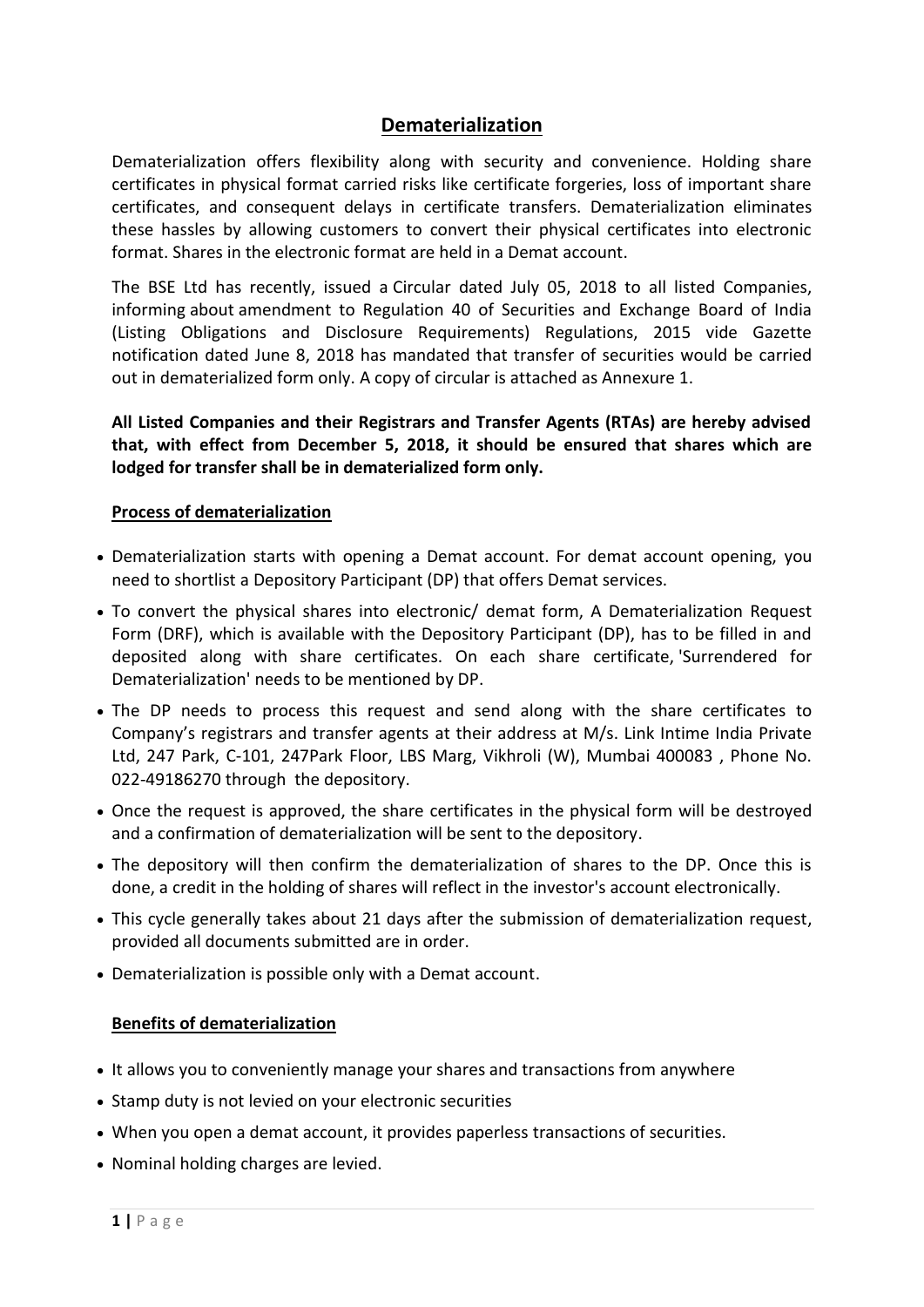# **The depository system**

A depository is responsible for holding the securities of a shareholder in the electronic form. These securities could be in the form of bonds, government securities and mutual fund units, which are held by a registered Depository Participant (DP)

Currently, there are two depositories registered with SEBI. They are:

- National Securities Depository Limited (NSDL)
- Central Depository Services (India) Limited (CDSL)

A DP is the agent of the depository providing depository services to traders and investors.